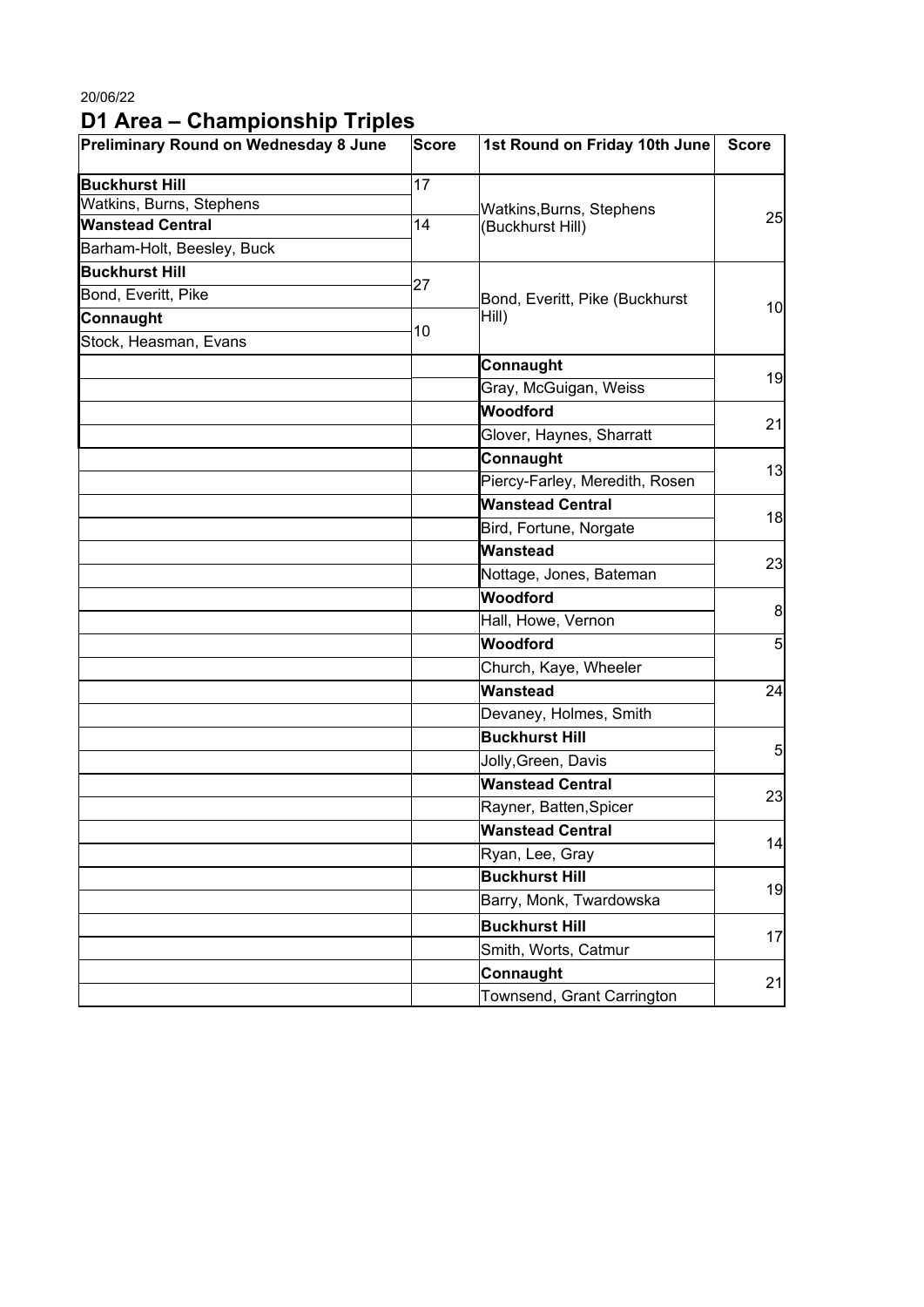| 2nd Round Monday<br>13th June | <b>Score</b> | 3rd Round on Wed 15th<br>June   | <b>Score</b> | 4th Round on<br>Friday 17th June | <b>Score</b> |
|-------------------------------|--------------|---------------------------------|--------------|----------------------------------|--------------|
| Buckhurst Hill, Watkins       | 24           | Buckhurst Hill, Watkins, B   18 |              |                                  |              |
| Woodford Glover, Hayn         | 11           |                                 |              | Buckhurst Hill, Watki 16         |              |
| Wanstead Central, Bird        | 18           | Wanstead Central, Bird, Fd7     |              |                                  |              |
| Wanstead, Nottage, Jo         | 14           |                                 |              |                                  |              |
| Wanstead Devaney, Ho          | 21           | Wanstead Devaney, Holm 5        |              | Buckhurst Hill, Barr             | 15           |
| Wanstead Central, Rayı        | 7            |                                 |              |                                  |              |
| Buckhurst Hill Barry,         | 17           |                                 |              |                                  |              |
| Connaught, Townsend,          | 15           | Buckhurst Hill, Barry, Mon 22   |              |                                  |              |